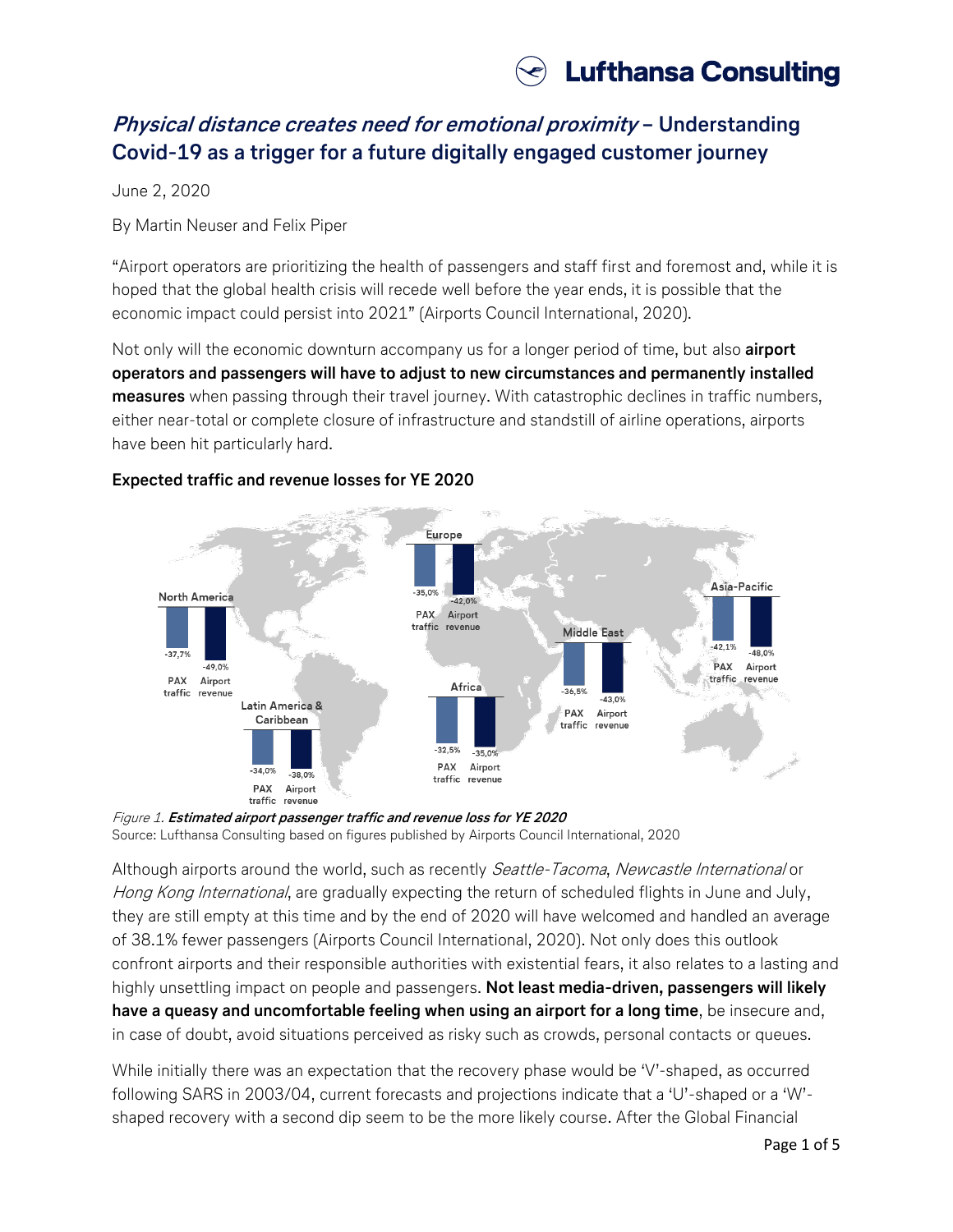

Crisis in 2008, it took approximately 7 years for passenger volumes to recover in the United States ('U'-shape) as compared to nearly 2 years in the European Union ('V'-shape). Due to the much greater severity of the Corona crisis however, the bottom of the 'U' will probably be longer and ultimately resemble an 'L', accompanied by a recovery that will take years to complete.

## **1. At least until the end of Q1 2021, stress will triumph over satisfaction**

The stamina and adaptability of the industry and, above all, people will be put to the test. **Passengers will have to get used to measures implemented by airports along the travel chain in the foreseeable future**.

Customer experience has always been of fundamental importance for any airport, not least because an increase of 1% in passenger experience (as defined in ACI's ASQ Survey) generates, on average, a growth of non-aeronautical revenues of 1.5% (Airports Council International, 2016). The passenger experience is created along the customer journey, in interaction with the airport's premises, processes and people at distinctive touch points – **touch points which post Covid-19 will be accompanied by subjectively perceived uncertainties, risks and stress levels**:



Figure 2. **Passenger stress level analysis for main customer journey touchpoints pre-Covid-19 versus post Covid-19** Source: Lufthansa Consulting

According to a survey by Swiss research agency  $m1nd$ -set, **80% of all international passengers will get back on the plane within the first 6 months after gradual relaxation of measures and flight restrictions**. More than one in five even say they want to fly again as soon as possible. Against this background, the above reference "Post Covid-19" as well as the associated uncertainties and increased stress levels of passengers can be initially understood for a period of 6 to 9 months from the relaxation of the measures, **i.e. for the time being up to and including the first quarter of 2021**. Critical will be those points within the airport journey that are characterized by a large number or gathering of people, longer waiting times and personal closeness – above all the security checks, queues in arrival halls (e.g. at check-in or bag drop), as well as gate areas and boarding procedures. About 40% of international passengers will continue to visit airport shops. Of the 60% of people who do not intend to do so, only 15% cite corona, and thus fear of infection, as a reason. Dwell time,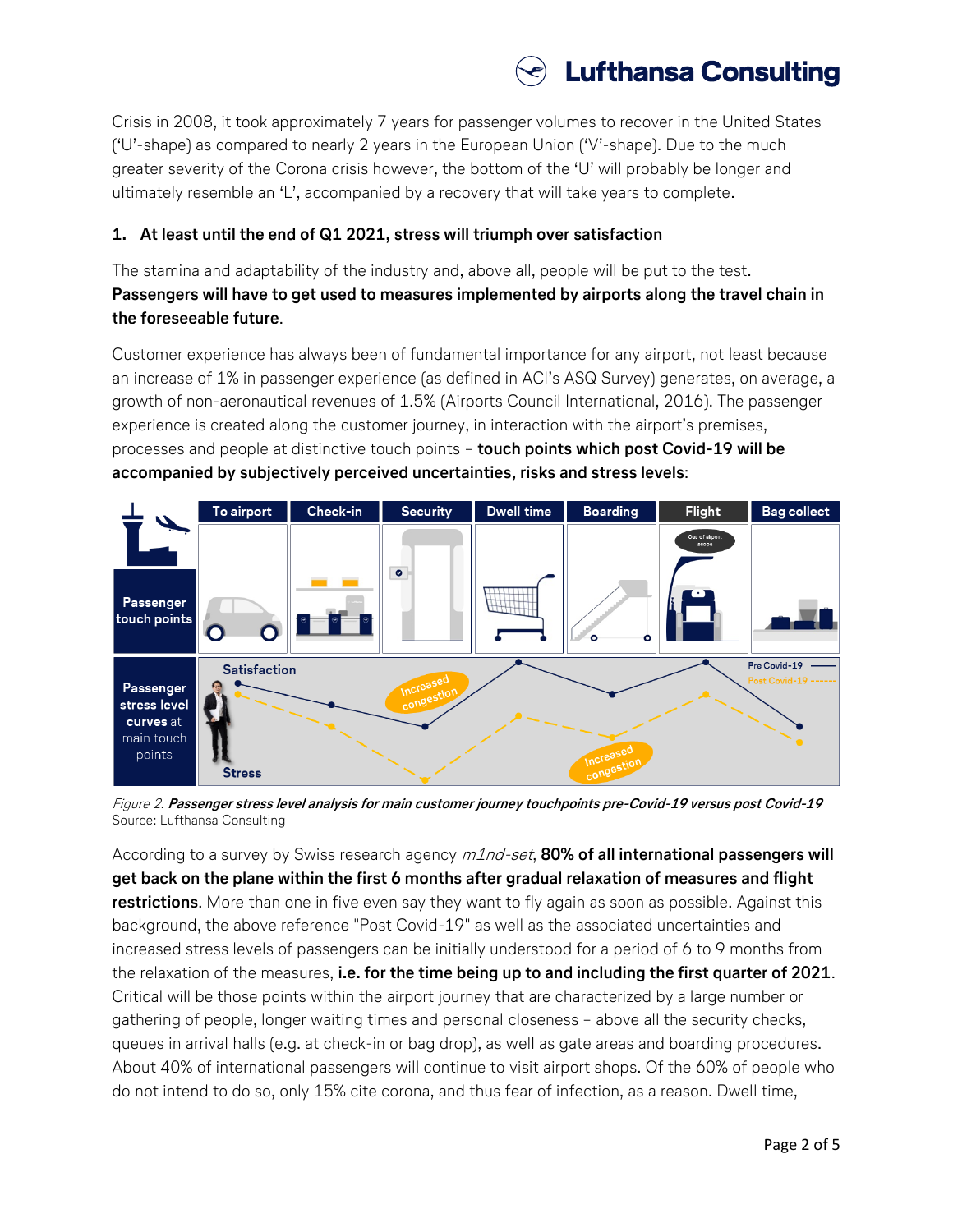

shopping, eating within retail areas will consequently remain important post Covid-19 contact and gathering points (Airport World, 2020).

#### **2. Airport ambitions and requirements will meet passenger needs post Covid-19**

It will be at these touch points, that airport ambitions collide with new or amended needs and wishes of passengers:



Figure 3. **Airport ambitions and requirements post Covid-19 versus passenger needs post Covid-19** Source: Lufthansa Consulting

#### **3. Physical measures first, digital engagement then**

While all expected airport measures have an increased isolation and personal distance among passengers in common, **the art will be to deploy them in an innovative way to create digitally driven emotional proximity with simultaneous adherence to physical distance**. The aim must be to shift the previously shown stress curve back towards satisfaction. *Figure 4* respectively illustrates possible solutions and initiatives alongside the customer journey differentiated by customer and airport focus and including a horizon for possible implementation.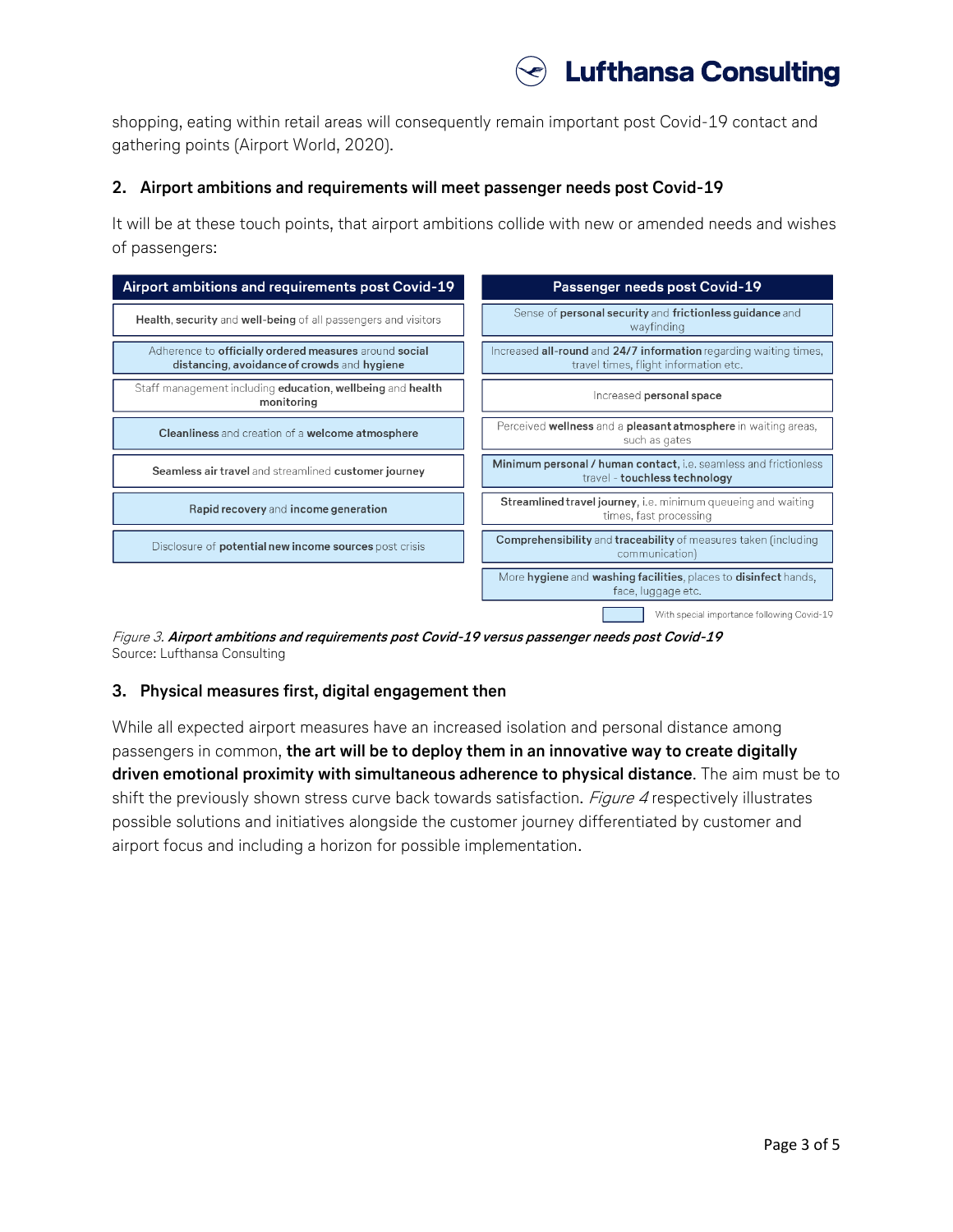



Implementation Timeline (Short / Long Term) Figure 4. **Airport solutions and initiatives alongside the customer journey post Covid-19** Source: Lufthansa Consulting

While short-term measures such as increased distances, temperature screening or sanitizing are inherently physical in nature and have already been implemented, operational adaptions with a strategic and digital component such as the deployment of seamless and touchless identification technology will only be fully feasible in the long term. **Covid-19 can however be seen as another trigger and push to steer the focus and corresponding investments towards digital commitment in the future**. While *Etihad Airways* trials kiosk systems for contact and touchless passenger health screenings to take a step forward towards post Corona airport operations, Brisbane Airport developed and launched a full online marketplace in just 16 days in an attempt to support tenants across its domestic and international terminals and digitally connect them with buyers. Touchless, distant, digitally engaged, emotionally close (International Airport Review, 2020).

The need already existing before Covid-19 to direct investments towards technology and digitalization will continue to exist and be intensified after Covid-19. Those airports, that in addition to prioritizing passenger health will be able to mitigate emerging uncertainties through innovative technologies, will ultimately be the first to restore a pleasant customer journey. **The road to success will be a continuous compromise between personal distance and digitally driven emotional proximity**, between social isolation and a convergence of all stakeholders actively involved in the customer journey. At first glance a contradiction, at second glance an exciting challenge.

To learn more and discuss how your organization could benefit from Lufthansa Consulting's expertise on Crisis Recovery, please get in touch a[t APcrisis-solutions@LHConsulting.com.](mailto:APcrisis-solutions@LHConsulting.com) **Together, we can make it through to better days.**